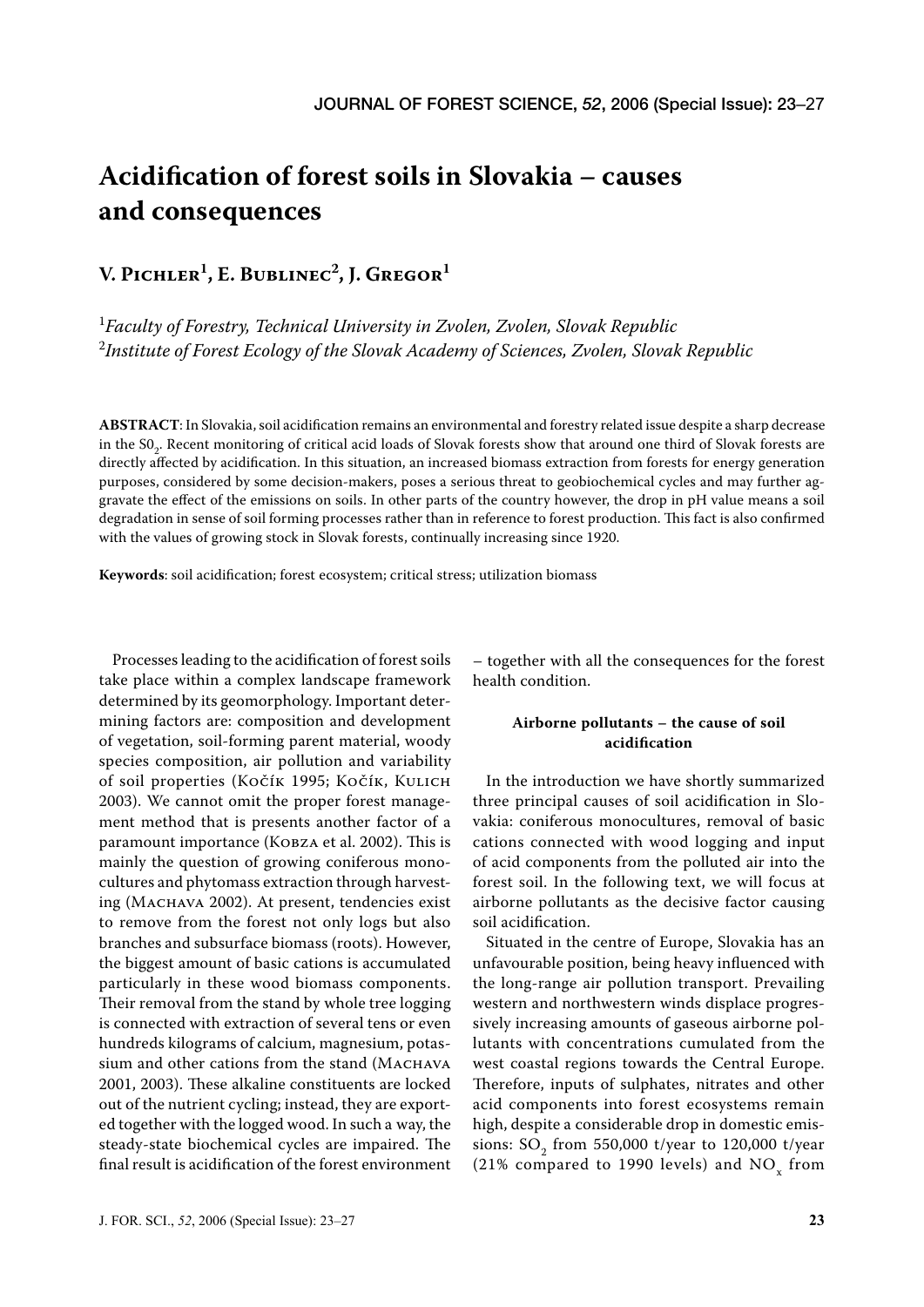

Fig. 1. Emissions of main pollutants in the Slovak Republic

1985 1986 1987 1988 1989 1990 1991 1992 1993 1994 1995 1996 1997 1998 1999 2000 2001

245,000 t/year to 105,000 t/year (42% compared to 1990). The efforts meeting the UNECE Convention on long-range air pollution have resulted in the following reductions in the air pollution levels in Europe: sulphuric emissions by 60% compared to the year 1980, nitrogen oxides by 25% compared to 1990. Also in several other pollutants, the trend has turned to decreasing (Fig. 1).

However, it is very important that the  $SO_2$  fraction keeps on being the most significant component of the air pollution in Slovakia – in spite of existing prognoses about a possible overtopping with  $NO_{x}$ -based pollutants in the forthcoming years. According to these predictions,  $NO<sub>x</sub>$ -based pollutants are expected to become the main acidification agent – as it is at present the case of industrial lands of Europe. There is also the high important fact that the national sources of pollution with SO<sub>2</sub> and NO<sub>x</sub> are overlapping in their territorial impacts (synergic and acidification effects of  $SO_2$  and  $NO_x$ ). In such a way, it is not difficult to specify, distinctly and easy, the heaviest affected territories in the Slovak Republic. Mean values of pH and elements concentrations in the precipitation are in Table 1.

It is remarkable that the lowest acidity of precipitation (the highest pH values) has been found in the lowlands and hilly lands ( $pH = 4.8-5.8$ ), in spite of their heaviest pollution in comparison with other land types. This is caused by massive fallout of alkaline dust – with origin either in carbonate eolic sediments (loess) or released in alkaline flying ash. The lowland regions in Slovakia have also characteristic seasonal dynamics of sulphur concentration in precipitation, with a typical maximum in winter (Table 2).

In the mountain areas is the maximum of sulphate concentrations in precipitation shifted to the spring months (beech and spruce ecosystems). In beech ecosystems, also a secondary summer maximum is possible.

#### **Deposition to broadleaved and coniferous ecosystems**

The basic regularities in concentrations of the particular chemical components and in their deposition both to broadleaved, mainly beech, and coniferous (spruce) ecosystems are conspicuous. The situation in the Slovak Carpathians is summarized in Table 3.

There is an evident change in the ratio between acid and alkaline components in precipitation water fallen through the crown canopy. The situation is different in the broadleaved and coniferous ecosystems. For example, in the beech ecosystems is the mean annual value of the ratio between acid and alkaline components in open area 170:100, in the throughfall we can see some increase in the alkaline component to 185:100. On the other hand, in the spruce regions was the alkaline/acid ratio in precipitation water collected in open area much more equilibrated (115:100), but the increase in alkaline component in the throughfall was dramatic

Table 1. Mean annual values of pH and concentrations of chemical elements in precipitation (mg/l) in open area

| Characteristics                | pH |                               | $NH_{4}-N$ $NO_{2}-N$ $K^{+}$                             | $Ca^{2+}$ | $\text{Mg}^{2+}$                        | SO <sub>s</sub> -S |
|--------------------------------|----|-------------------------------|-----------------------------------------------------------|-----------|-----------------------------------------|--------------------|
| Area: Lowlands and hilly lands |    |                               | $4.8-5.8$ 1.0-1.8 0.7-0.8 0.2-0.4 0.6-3.7 0.1-0.5 1.8-2.6 |           |                                         |                    |
| Mountain areas                 |    | $4.3-4.6$ $0.9-1.5$ $0.5-2.0$ |                                                           |           | $0.2-0.6$ $0.4-4.1$ $0.1-0.9$ $1.8-5.2$ |                    |

Table 2. Seasonal dynamics of concentration of sulphates in precipitation (mg/l) in the mixed oak-hornbeam forest ecosystem

| Month         | <br>11, | III. | IV. |         | Vl.      | VII. | VIII. | IX. | Х. | XI. | XII. |
|---------------|---------|------|-----|---------|----------|------|-------|-----|----|-----|------|
| $SO_4$ (mg/l) | 5.b     | 4.0  | 2.9 | $1.2\,$ | $_{0.8}$ | 1.0  |       | 2.3 |    | 5.2 | 5.8  |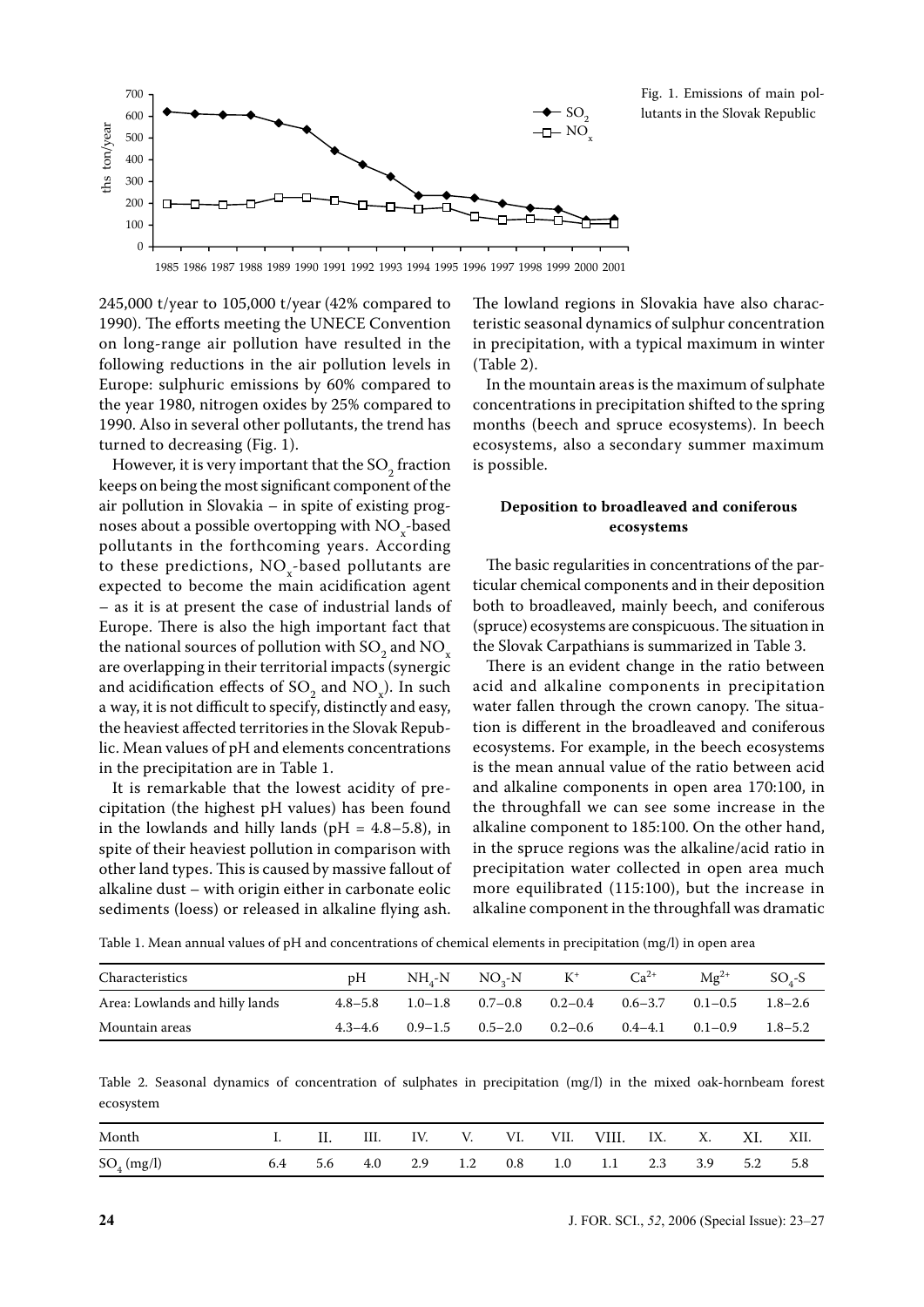| Table 3. Annual input of selected elements to broadleaved and coniferous ecosystems |  |
|-------------------------------------------------------------------------------------|--|
|-------------------------------------------------------------------------------------|--|

| Input to open area        | $H^+$<br>: 0.2<br>$N-NO_3^-$ : 16.2<br>$N-NH_4: 6.9$<br>$P-POA3-$ : 0.3<br>$K^+$<br>: 9.7<br>fall of precipitation<br>$Ca^{2+}$<br>: 15.5 through canopy - throughfall<br>$Mg^{2+}$<br>: 2.6<br>$S-SO_4^{2-}$ : 33.5 kg/ha/year<br>$Na+$<br>: 3.3                                                                                 | Input to deciduous stand  | : 0.2<br>: 13.3<br>: 7.6<br>: 1.3<br>: 52.0<br>: 17.0<br>: 5.2<br>: 31.4<br>: 2.7 |
|---------------------------|-----------------------------------------------------------------------------------------------------------------------------------------------------------------------------------------------------------------------------------------------------------------------------------------------------------------------------------|---------------------------|-----------------------------------------------------------------------------------|
| 170                       | Acid components<br>85                                                                                                                                                                                                                                                                                                             |                           |                                                                                   |
| 100<br>Input to open area | Alkaline components<br>100<br>$H^+$<br>: 0.1<br>$N-NO_3^-$ : 12.3<br>$N-NH_4: 19.8$<br>$P-PO43-$ : 4.5<br>$\underline{\mathbf{K}}^+$<br>: 14.9 fall of precipitation<br>$Ca^{2+}$ : 4.7 trough canopy – throughfall<br>$Mg^{2+}$<br>$\therefore$ 3.8<br>$S-SO_4^{2-}$ : 49.4 kg/ha/year<br>$\mathrm{Na}^+$<br>4.2<br>$\mathbf{r}$ | Input to coniferous stand | : 0.6<br>: 16.5<br>: 6.3<br>: 0.3<br>: 16.8<br>: 11.0<br>: 5.2<br>: 78.0<br>: 2.4 |
| <b>115</b>                | Acid components<br>280                                                                                                                                                                                                                                                                                                            |                           |                                                                                   |
| 100                       | Alkaline components<br>100                                                                                                                                                                                                                                                                                                        |                           |                                                                                   |

(280:100). This fact reveals an immense infiltration effect of the crown layer in coniferous species, which, bearing the assimilation organs all over the year, trap from the atmosphere enormous amounts of acid aerosols. These aerosols are washed with precipitation, flushed into the soil, lower the alkalinity of the soil sorption complex and cause chemical degradation of the forest soils.

## **Vertical zonation of acid components of deposition**

There is distinct vertical zonation in acid component deposition. In Slovakia, the maximum input was observed at altitudes 700-1,200 m (Mišíková, ŠUBOVÁ 2003). This is also true for agro-ecosystems, primarily mountain meadows and pastures but also for arable land. However, forests, namely coniferous ecosystems, with their large assimilatory area index, enhance this acidification effect considerably (Table 4).

Recent monitoring of critical acid load to Slovak forests allows us to conclude about a drop in deposition inputs; however, still around one third of Slovak forests are directly affected by acidification (PIŠÚT, ŠUBOVÁ 2001).

From the table it is evident that the input of acid components in the deposition  $(NO_3^-, SO_4^{2-}, F^-, H^+)$ in kg/ha reaches its maximum in the zone of spruce forest stands. This is evidently true for the wider area of the Western Carpathians, which was confirmed with  $SO_2$  concentrations in the atmosphere changing with altitude, having the maximum in the just mentioned altitudinal zone (ŠUBOVÁ 2003).

|                   | Altitude (m a.s.l.) | п | pН  |     | $N-NO2$ |    | $S-SO42–$ |     | $_{\rm F^-}$ |     | $H^*$    |              |
|-------------------|---------------------|---|-----|-----|---------|----|-----------|-----|--------------|-----|----------|--------------|
| Vegetation tier   |                     |   | VP  | P   | VP.     | P  | VP.       | P   | VP           | P   | VP       | P            |
| Oak               | under 400           | 1 | 6.6 | 6.2 | 33      | 40 | 140       | 154 |              |     | $\bf{0}$ | $\mathbf{0}$ |
| Beech             | 700-400             | 5 | 4.8 | 4.7 | 6       | 6  | 14        | 18  | 1.9          | 0.9 | 0.1      | 0.1          |
| Spruce            | 1,200-700           | 4 | 4.8 | 4.0 | 10      | 13 | 33        | 59  | 2.5          | 1.9 | 0.1      | 0.7          |
| Upper forest line | over 1,300          | 2 | 5.5 | 4.6 | 8       | 12 | 24        | 34  | 1.9          | 1.4 | 0.1      | 0.4          |

Table 4. Constituents of bulk deposition with maximum in zone of spruce forest stands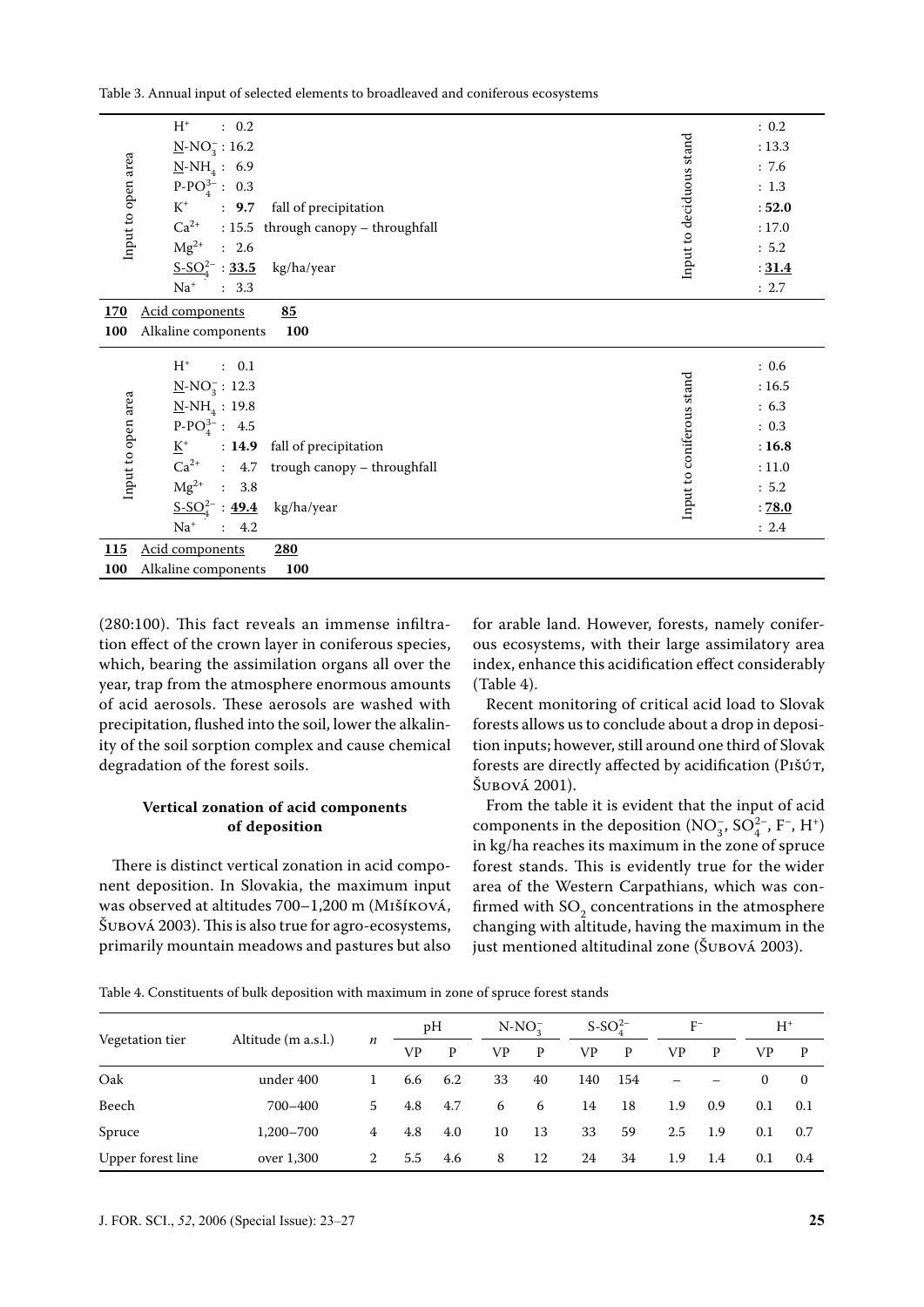The observed amounts of the particular components on the open plots (kg/ha/year) are: sulphate sulphur 33, nitrate nitrogen 10, fluorine 2.5, hydrogen protons 0.1, with pH approximately 4.8. In the spruce forests stands, were found the following corresponding amounts: 59, 13, 1.9 and 0.7, entering the forest soils in drip and throughfall. The average pH value of precipitation is 4.0. In this zone occurs the most severe acidification of soils – which was already detected in the 1980's. The pH values of cambisols in this zone, originally between 4.0–5.0, are at present decreasing up to 3.5 in the range of genetic depth  $(\pm 50 \text{ cm})$ . The corresponding soil profiles maintain their cambisol-specific morphology, however, with features of a rather podzol-like dynamics. On localities that have a catena character is formed a distinct altitudinal gradient reflecting the increasing precipitation acidity. The average change in pH values over this gradient is 0.32 per 100 m (MACHAVA 2002).

The pH values of stem-flow water on spruce reach 2.1–4.5, with an annual mean of 2.9. In the beech stands, where the stem-flow amount represents about 10% of the precipitation in open area, the acid zone develops on the high-stem-flow side of trees growing in soil with low pH values (about 3.5). However, the excessive acidification connected with the stem-flow decrease with increasing distance from the stem; in general, at a 3m distance no impact can be identified.

#### **Effects of deposition input on soils**

Acid components in deposition of airborne pollutants to soil cause the well-known soil acidification. The soils at altitudes 700–1,200 m a.s.l. manifest podzol-like dynamics in their chemistry, in spite of the fact that the morphology of their profile corresponds to brown forest soils (cambisols). These processes are especially conspicuous in the neighbourhood of tree stems where pH values in the stemflow decrease below  $pH = 3$ , in conditions of our mountains and spruce stands, not rarely even to 2.6. However, it is necessary to notice that this drop in pH values means the soil degradation more understood from the viewpoint of soil forming processes that from the viewpoint of production. This fact is also confirmed with the values of growing stock in Slovak forests, continually increasing since 1920. There is the steepest increase beginning with the year 1960, connected with manifestation of the first results of intensive industrialization running in the Slovak Republic and neighbouring lands after World War II. In this period, that means from 1960

to 2000, was in our country recorded an increase in the growing stock without bark by  $150$  mil./m<sup>3</sup>, i.e. from 260 to 410 mil./ $m<sup>3</sup>$  that is 158% compared to the state in 1960.

#### **CONCLUSIONS**

Situated in the centre of Europe, Slovakia has a very unfavourable position, due to permanent heavy load with air pollutants. Prevailing western and north-western winds bring from the industrial centres in west Europe towards the eastern parts of the continent masses of air with increasing concentrations of pollutants, primarily  $SO_2$  and  $NO_x$ , cumulated from other pollution sources during the transport. This cumulative effect has a considerable impact on chemical degradation of soils that become, in such a way, the "final station" of various airborne pollutants. Consequently, in spite of a significant drop in production of inland airborne pollutants by 2000, with the values of  $SO_2$  lowered by 21% and  $NO_x$  lowered by 42% compared to 1990, the degradation of soil-forming processes in our forest soils is still in progress. Nevertheless, this fact is not reflected on the forest ecosystems production showing a continual increasing tendency since 1920, i.e. since the time of the first accessible data.

The amount of acid components in the bulk deposition is evidently dependent on the altitude. The biggest inputs of acid materials into forest ecosystems are between 700–1,200 m a.s.l., that means over the range in which spruce reaches the highest share in the tree species composition. Recent monitoring of critical acid load to Slovak forests showed that around one third of Slovak forests are directly affected by acidification.

#### **R e f e r e n c e s**

- KOČÍK K., 1995. Zhodnotenie vplyvu niektorých rizikových prvkov vo výžive rastlín. Nitra, VŠP, AF: 181.
- KOČÍK K., KULICH J., 2003. Metódy sledovania a hodnotenia rizikových prvkov v agroekosystémoch. Zvolen, TU: 121.
- KOBZA J. et al., 2002. Monitoring pôd Slovenskej republiky – 2. cyklus. Bratislava, VÚPOP: 178.
- MACHAVA J., 2001. Occurence and effect Pb in forest ecosystem. Folia Oecologica, *28*: 125–137.
- MACHAVA J., 2002. Transferové koeficienty Cu a Pb v systéme kambizem – sadenice smreka. Phytopedon, *1*, Supplement: 136–142.
- MACHAVA J., 2003. Vzťah medzi pôdou a porastom smreka pri dlhodobej imisnej záťaži lesných ekosystémov. Druhé pôdoznalecké dni v SR, vedecká konferencia. Stará Lesná, 16.–18. jún 2003. Bratislava, VÚPOP: 217–225.